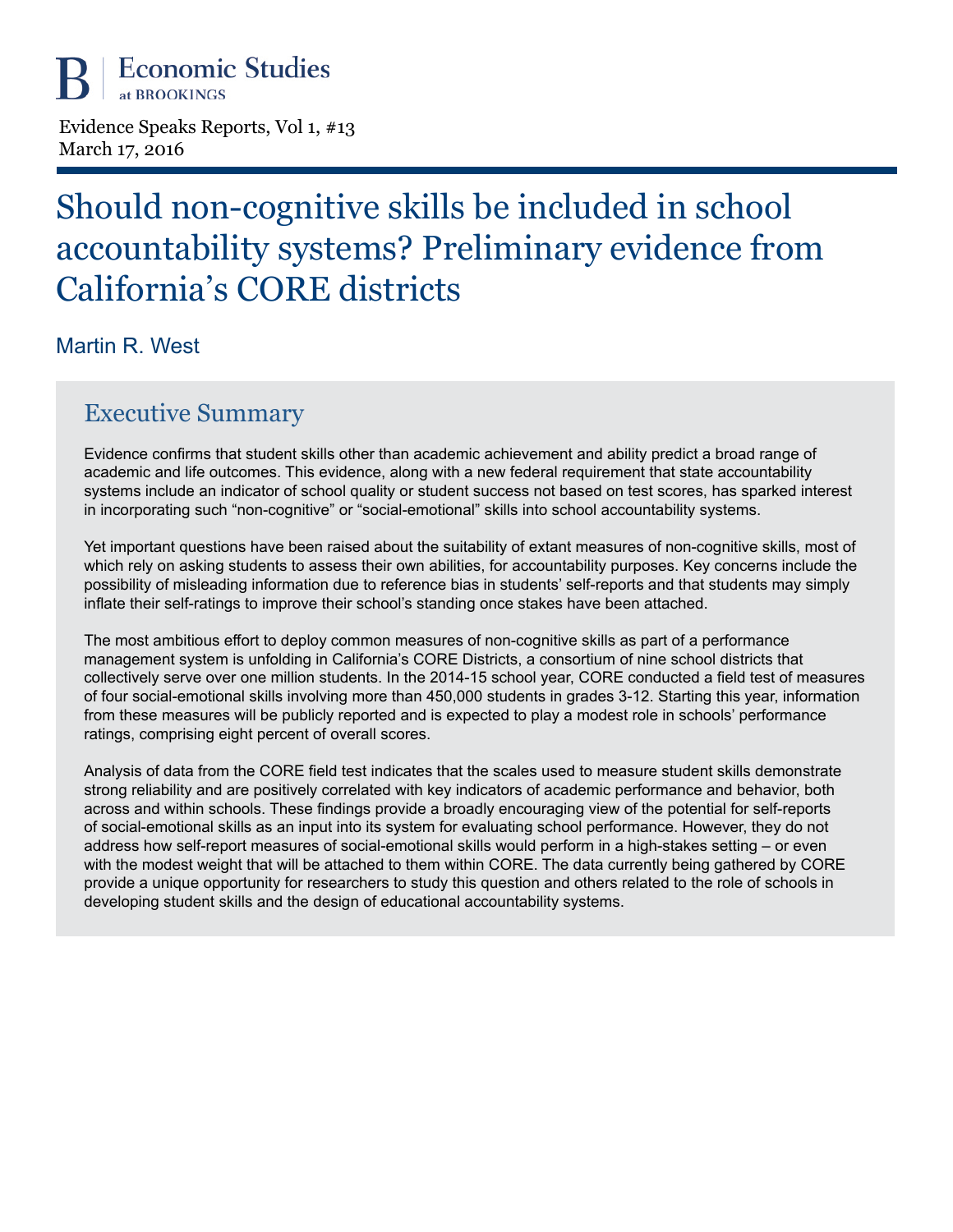A growing body of evidence confirms that student skills not directly captured by tests of academic achievement and ability predict a broad range of academic and life outcomes, even when taking into account differences in cognitive skills.<sup>i</sup> Both intra-personal skills (such as the ability to regulate one's behavior and persevere toward goals) and inter-personal skills (such as the ability to collaborate with others) are key complements to academic achievement in determining students' success. This evidence, in combination with a new federal requirement that state accountability systems include an additional indicator of school quality or student success not based on test scores, has sparked [widespread](http://www.nytimes.com/2016/03/01/us/testing-for-joy-and-grit-schools-nationwide-push-to-measure-students-emotional-skills.html?hp&action=click&pgtype=Homepage&clickSource=story-heading&module=second-column-region®ion=top-news&WT.nav=top-news&_r=2) [interest](http://www.theatlantic.com/education/archive/2016/03/when-social-and-emotional-learning-is-key-to-college-success/471813/) in the possibility of incorporating such "non-cognitive" or "social-emotional" skills into school accountability systems.

At the same time, important questions have been raised about the suitability of extant measures of non-cognitive skills, most of which rely on asking students to assess their own abilities, for accountability purposes. In a 2015 paper in *Educational Researcher*, leading psychologists Angela Duckworth and David Yeager offer what they describe as a "simple scientific recommendation regarding the use of currently available personal quality measures for most forms of accountability: not yet."ii

Duckworth and Yeager identify three key concerns with the use of student self-reports of non-cognitive skills into accountability systems. The first stems from the fact that students evaluating their own skills must employ an external frame of reference in order to reach a judgment about their relative standing. As a result, differences in self-reports may reflect variation in normative expectations rather than true differences in skills, a phenomenon known as "reference bias."iii To the extent that students attending schools with more demanding expectations for student behavior hold themselves to a higher standard when completing questionnaires, reference bias could make comparisons of their responses across schools misleading. If schools with high expectations are actually more effective in improving students' noncognitive skills (something not yet known but often assumed), conclusions about school performance based on self-reports could even be precisely backward.

Duckworth and Yeager's second concern is more obvious: that students may simply inflate – or be coached to inflate – their self-ratings to improve their school's standing once stakes have been attached. Finally, they note that we have little evidence on the

ability of these measures when aggregated to the school level to distinguish statistically between schools with high and low levels of performance – something that depends on both the reliability of the measures and the extent to which students in the same school tend to respond in similar ways.

These concerns are worth taking seriously, especially when voiced by scholars who have done so much to enrich our understanding of the skills students need to succeed in the classroom and beyond. My own research has suggested the potential importance of reference bias due to differences in school climate, leading me to [caution](http://www.brookings.edu/research/papers/2014/12/18-chalkboard-non-cognitive-west) in this series against proposals to incorporate survey-based measures of non-cognitive skills into high-stakes accountability systems.<sup>iv</sup>

In addition to the concerns emphasized by Duckworth and Yeager, I would note the risk that deploying superficial measures of non-cognitive skills might lead to superficial instructional responses. Setting aside intentional faking, there's clearly a difference between thinking of oneself as having strong self-management skills or a high level of social awareness and actually being able to demonstrate those capacities in one's daily life, including in novel situations and environments.

Yet a few school systems are moving forward with using student self-reports to systematically track the development of non-cognitive skills and even with including them as a component of school accountability systems; others may well follow. This is understandable, given the ways in which the importance of these skills has been promoted. One of Duckworth's seminal papers on self-control, for example, is entitled "What No Child Left Behind Leaves Behind: The Roles of IQ and Self-Control in Predicting Standardized Achievement Test Scores and Report Card Grades."<sup>v</sup>

It is also, in my view, a positive development. Above all, it presents an enormous learning opportunity for the field – a chance to study not only the properties of the measures when administered at scale and how, if at all, they change once stakes are attached, but also schools' role in developing non-cognitive skills and effective strategies to improve them. To the extent that there is skepticism about the value of student self-reports for school accountability, it presents an opportunity to subject that skepticism to an empirical test. Educational accountability systems serve many purposes, one of which is to signal to educators what is important in a way that will lead to desired changes



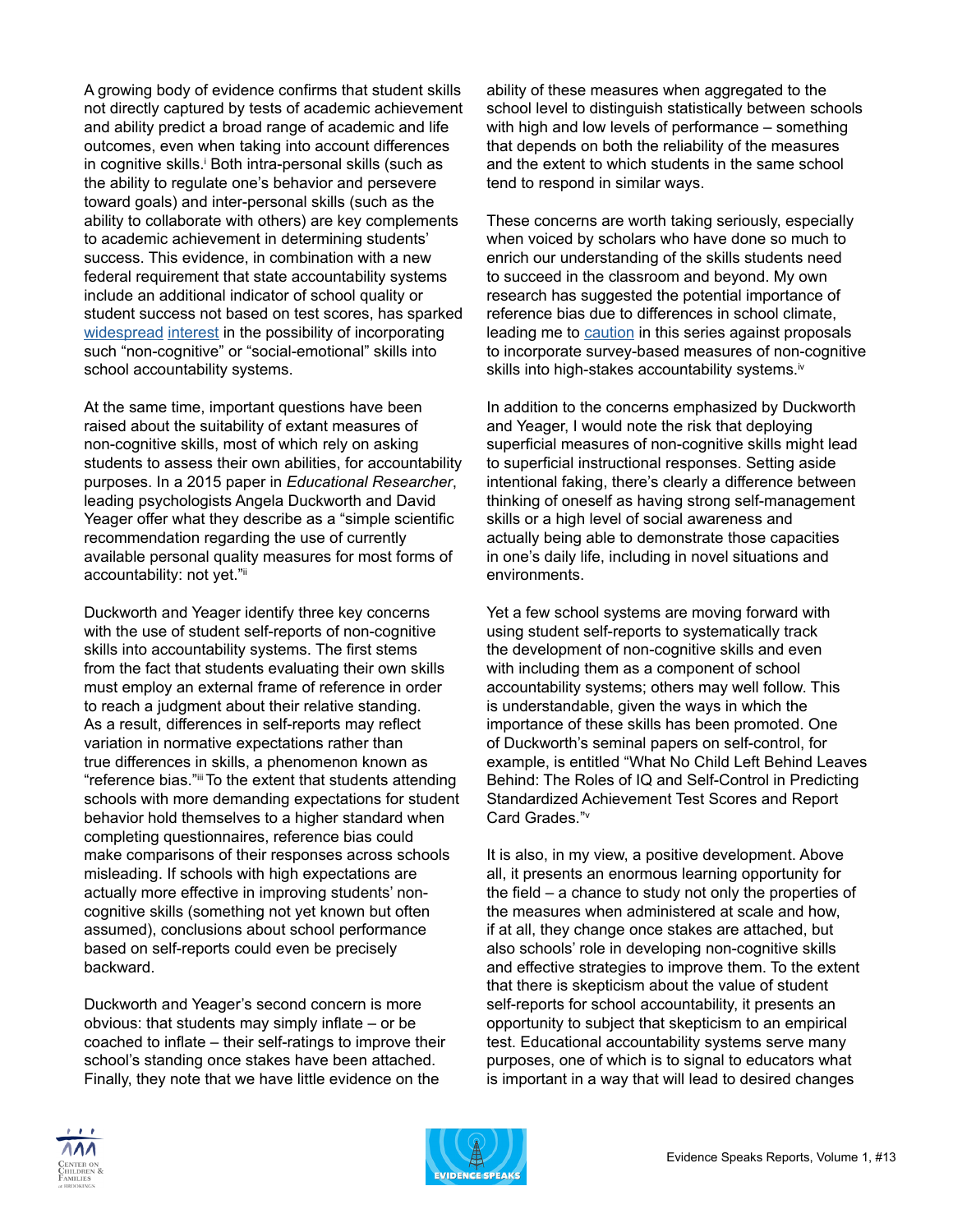in instructional practice. Are we really so sure that the inclusion of measures of non-cognitive skills in such a system can't play a constructive role? And might not the use of current measures, despite their potential flaws, help drive the development of new and better ones?

Easily the most ambitious effort to deploy common measures of non-cognitive skills as part of a performance management system is unfolding in California's CORE Districts, a consortium of nine school districts that collectively serve over one million students in more than 1,500 schools. $vi$  Six of these districts have been operating since 2013 under a waiver from the U.S. Department of Education to implement an accountability system that aims to be both more holistic and more useful for improving practice than they believe is possible based on test scores alone. In addition to student proficiency and growth as measured by state tests, the inputs into CORE's School Quality Improvement Index (SQII) include such indicators as suspension and expulsion rates, chronic absenteeism, and school culture and climate surveys administered to students, teachers, and parents. The most distinctive feature of the SQII, however, is the plan eventually to incorporate selfreport measures of what CORE refers to as students' social-emotional skills directly into school performance ratings.

CORE has approached the development of this component of its accountability framework in a cautious, thoughtful manner. Working with a partner organization known as Transforming Education, they selected the specific social-emotional skills on which to focus based on a review of evidence on the extent to which those skills are measurable, meaningfully predictive of important academic and life outcomes, and likely to be malleable through school-based interventions. This process was constrained by a commitment to limit the total assessment burden on students to less than 20 minutes each spring, and ultimately led them to settle on four skills: selfmanagement, social awareness, self-efficacy, and growth mindset (see Appendix Table 1). After piloting the collection of measures of those skills in a small number of schools during the 2013-14 school year, including conducting multiple experiments to compare the performance of alternative survey items, CORE conducted a broader field test involving more than 450,000 students in grades 3-12 the following spring. Starting with the 2015-16 school year, information from these measures will be publicly reported and is expected to factor into school performance ratings –

but in a very modest way, comprising just eight percent of the scores schools receive on the SQII. Perhaps most important, CORE has made both the student survey data and district administrative data available to independent researchers at the John W. Gardner Center and Policy Analysis for California Education at Stanford and Harvard's Center for Education Policy Research (CEPR).

My CEPR colleagues and I have used data from the 2014-15 field test to perform preliminary analyses of the reliability of students' survey responses and their validity, when aggregated to the school level, as an indicator of school performance.vii With respect to reliability, we first examined the extent to which students' responses to specific items used to measure the same skill were correlated, as would be expected to be the case if they captured a common underlying construct. Across all students in grades 3-12, we found that three of the four of the scales demonstrated strong internal reliability. The exception was the scale used to measure growth mindset, which had an internal reliability coefficient of 0.7, somewhat below the commonly used benchmark for acceptable reliability of 0.8. A closer inspection of the data suggested that the reliability of each scale, and in particular the scale measuring growth mindset, was pulled down by lower inter-item correlations among the youngest students completing the survey – those in the third and fourth grades. This may indicate that students below grade five struggled to understand some survey items or are less well-positioned to assess their own skills, and CORE is currently in the process of deciding which grades it will ultimately include. Overall, however, the scales performed well along this dimension, both overall and for important student subgroups such as English language learners and students with disabilities.

CORE selected its measures of social-emotional learning based on evidence from other settings that they were valid predictors of academic success. Do those same relationships hold when administered at scale in its districts? Figure 2 shows the correlations between school-average social-emotional skills and key indicators of academic performance (GPA and state test scores) and student behavior (the percentage of students receiving suspensions and average absence rates) across CORE district middle schools. viii As expected, social-emotional skills are positively related with the academic indicators and negative correlated with the two indicators of student (mis-) behavior, with the correlations for academic indicators ranging from 0.33 to 0.69. The strongest relationships



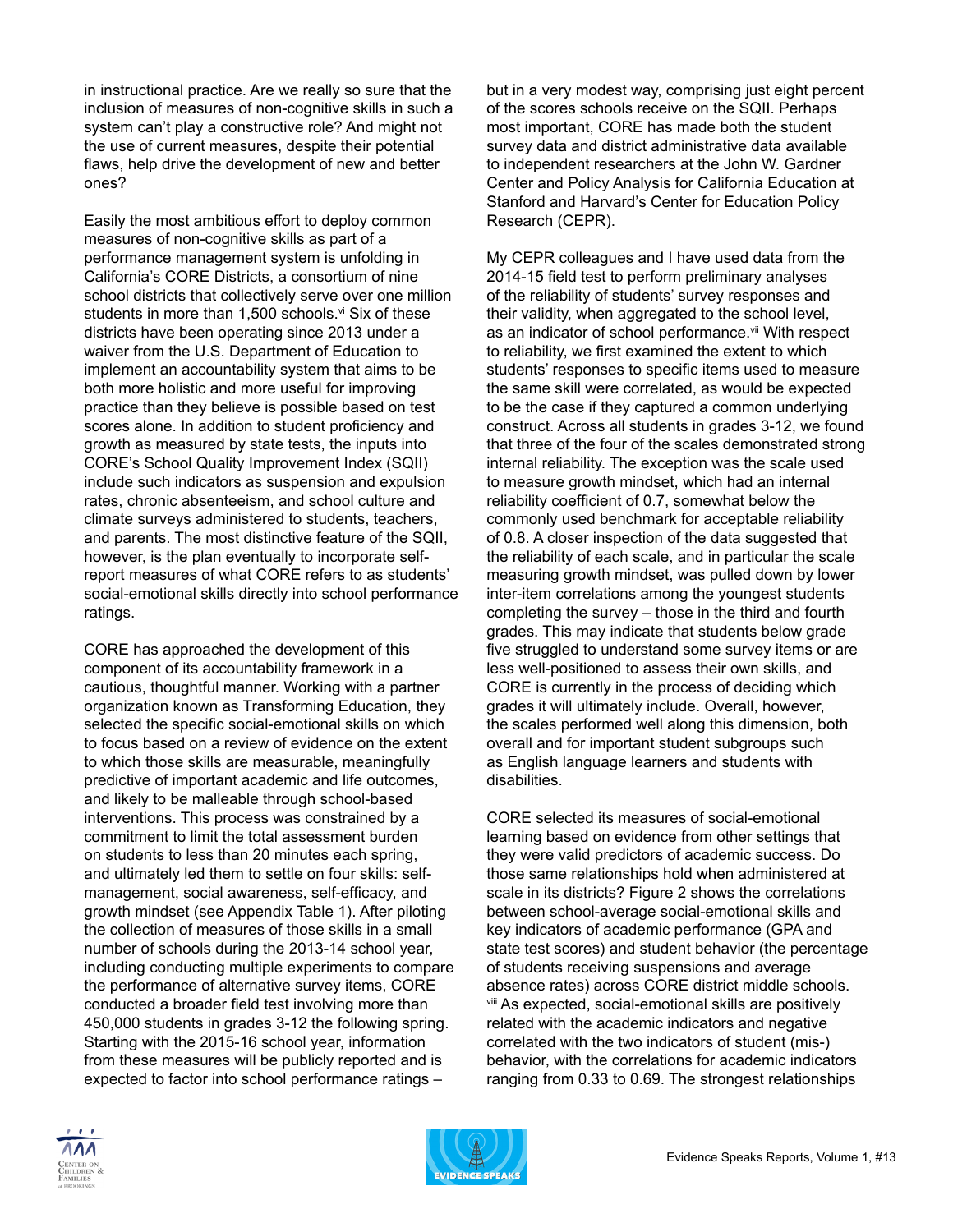with academic indicators are observed for selfmanagement, a pattern consistent with other research, while self-management and social awareness are equally important predictors of behavior.

#### **Figure 1. School-level correlations of average student social-emotional skills and indicators of academic performance and behavior for CORE district middle schools**



Note: All correlations are statistically significant at the 95 percent confidence level or higher. ELA and math test scores are standardized by grade and subject level. GPAs are standardized within district due to variation in scales. Combined SEL Score is an equally weighted average of the four other scales. Schools with fewer than 25 students with valid survey responses excluded.

Figure 2 illustrates the strong correlation between CORE's summary social-emotional learning measure (the average of the four scales) and English language arts (ELA) achievement, but also reveals ample dispersion of schools around the regression line.<sup>ix</sup>





Note: ELA test scores and SEL skills are standardized by grade. Schools with fewer than 25 students with valid survey responses excluded.

In other words, students in some middle schools in which academic performance (as measured by ELA test scores) is high report relatively low socialemotional skills, and vice versa. On one hand, this could reflect authentic variation in performance across academic and social-emotional domains – and therefore the value of a more holistic indicator. On the other, it could be that students in some schools rate their social-emotional skills more critically than in others, perhaps due to variation in norms across schools that leads to reference bias.

To probe for evidence of reference bias, we compared the strength of the student-level correlations between social-emotional skills and academic indicators overall (i.e., across all students attending CORE middle schools) with those obtained when we limit the analysis to comparisons of students attending the same school. The logic of this exercise is straightforward: If students in higher-performing schools rate themselves more critically, then average self-ratings in those schools will be artificially low. This would cause the overall correlation to be biased downward, and lower than that observed among students responding to surveys within the same school environment.

Figure 3 shows the results of this comparison for ELA test scores.<sup>x</sup> It shows that the overall and within-school correlations do differ modestly but that the former are stronger than the latter – precisely the opposite pattern that would result from systematic reference bias due to varying expectations.

#### **Figure 3. Student-level correlations between social-emotional skills and English language arts (ELA) test scores in CORE district middle schools, overall and within schools**



Note: N=110,293. All correlations and all differences between overall and within-school correlations are statistically significant at the 99 percent confidence level or higher. ELA test scores are standardized by grade and subject level.

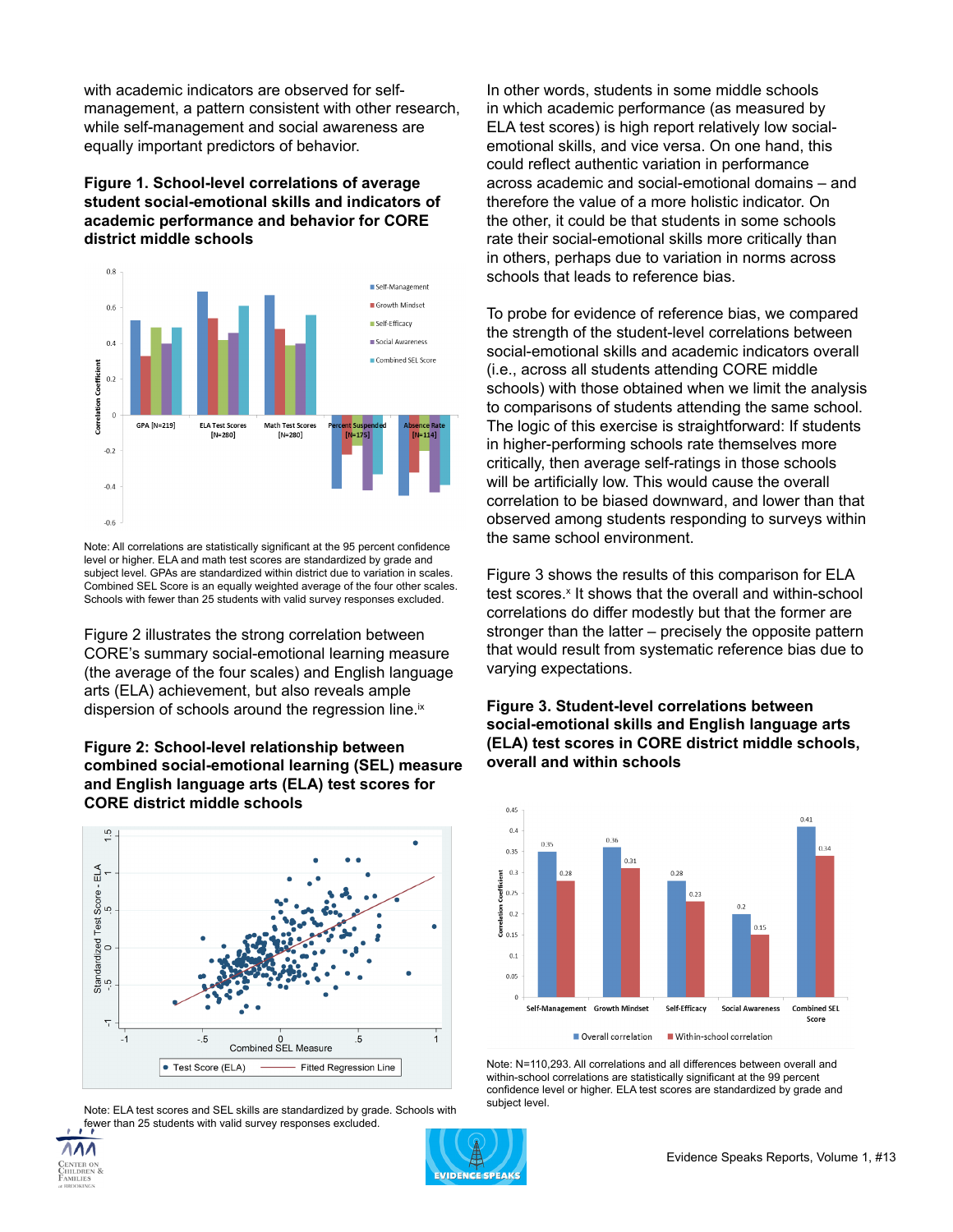To be sure, this analysis does not rule out the possibility that reference bias may lead to misleading inferences about specific schools with particularly distinctive environments. It does, however, provide some preliminary evidence that the form of reference bias that would be most problematic in the context of a school accountability system may not be an important phenomenon in the CORE districts as a whole.

In sum, our preliminary analysis of the data from CORE's field test provides a broadly encouraging view of the potential for self-reports of social-emotional skills as an input into its system for evaluating school performance. That said, the view it provides is also quite limited. It says nothing about how self-report measures of social-emotional skills would perform in a high-stakes setting – or even with the very modest weight that will be attached to them this year within CORE.<sup>xi</sup> Nor can we say anything about how CORE's focus on social-emotional learning will alter teacher practice and, ultimately, student achievement. The results presented above are best thought of as a baseline for future analysis of these issues – and many more.

One reason researchers don't have much to say about these questions currently is that the No Child Left Behind Act effectively required all fifty states to adopt a common approach to the design of school accountability systems. Fifteen years later, we know a lot about the strengths of this approach and even more about its weaknesses – but next to nothing about those of potential alternatives. The recently enacted Every Student Succeeds Act provides both opportunity and incentive for experimentation. What is important is that we learn from what happens next. We need to let evidence speak.



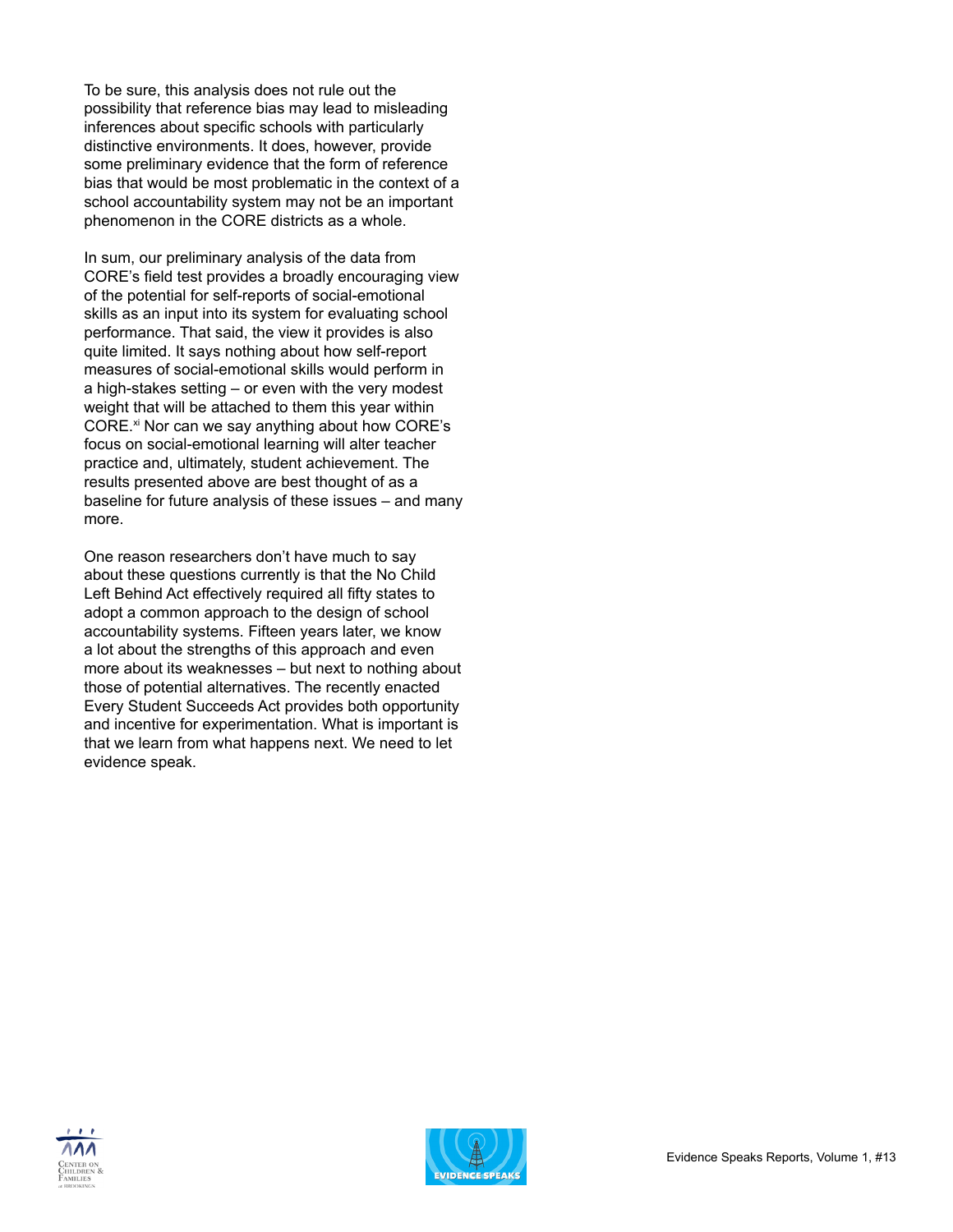### **Appendix Table 1. Social-emotional skills assessed by the CORE Districts**

| <b>Skill</b>        | <b>Definition</b>                                                                                                                                                                                                                                         | <b>Sample item</b>                                                                                                                                                     |
|---------------------|-----------------------------------------------------------------------------------------------------------------------------------------------------------------------------------------------------------------------------------------------------------|------------------------------------------------------------------------------------------------------------------------------------------------------------------------|
| Self-<br>management | The ability to regulate one's emotions, thoughts, and<br>behaviors effectively in different situations. This<br>includes managing stress, delaying gratification,<br>motivating oneself, and selecting and working toward<br>personal and academic goals. | Please answer how often you did the<br>following during the last 30 days. During<br>the past 30 days<br>I remained calm even when criticized or<br>otherwise provoked. |
| Growth<br>mindset   | The belief that one's abilities grow with effort.<br>Students with a growth mindset see effort as<br>necessary for success, embrace challenges, learn<br>from criticism, and persist in the face of setbacks.                                             | Please indicate how true each of the<br>following statements is for you:<br>My intelligence is something that I can't<br>change very much.                             |
| Self-efficacy       | The belief in one's ability to succeed in achieving an<br>outcome or reaching a goal. Self-efficacy reflects<br>confidence in the ability to exert control over one's<br>motivation, behavior, and environment.                                           | How confident are you about the following<br>at school?<br>I can do well on my tests even when they<br>are difficult.                                                  |
| Social<br>awareness | The ability to take the perspective of and empathize<br>with others from diverse backgrounds and cultures,<br>to understand social and ethical norms for behavior,<br>and to recognize family, school, and community<br>resources and supports.           | During the past 30 days<br>How carefully did you listen to other<br>people's points of view?                                                                           |

Note: Definitions and items are drawn from CORE Districts documents available at [http://coredistricts.org/school-quality-improvement-system](http://coredistricts.org/school-quality-improvement-system-waiver/)[waiver/](http://coredistricts.org/school-quality-improvement-system-waiver/).